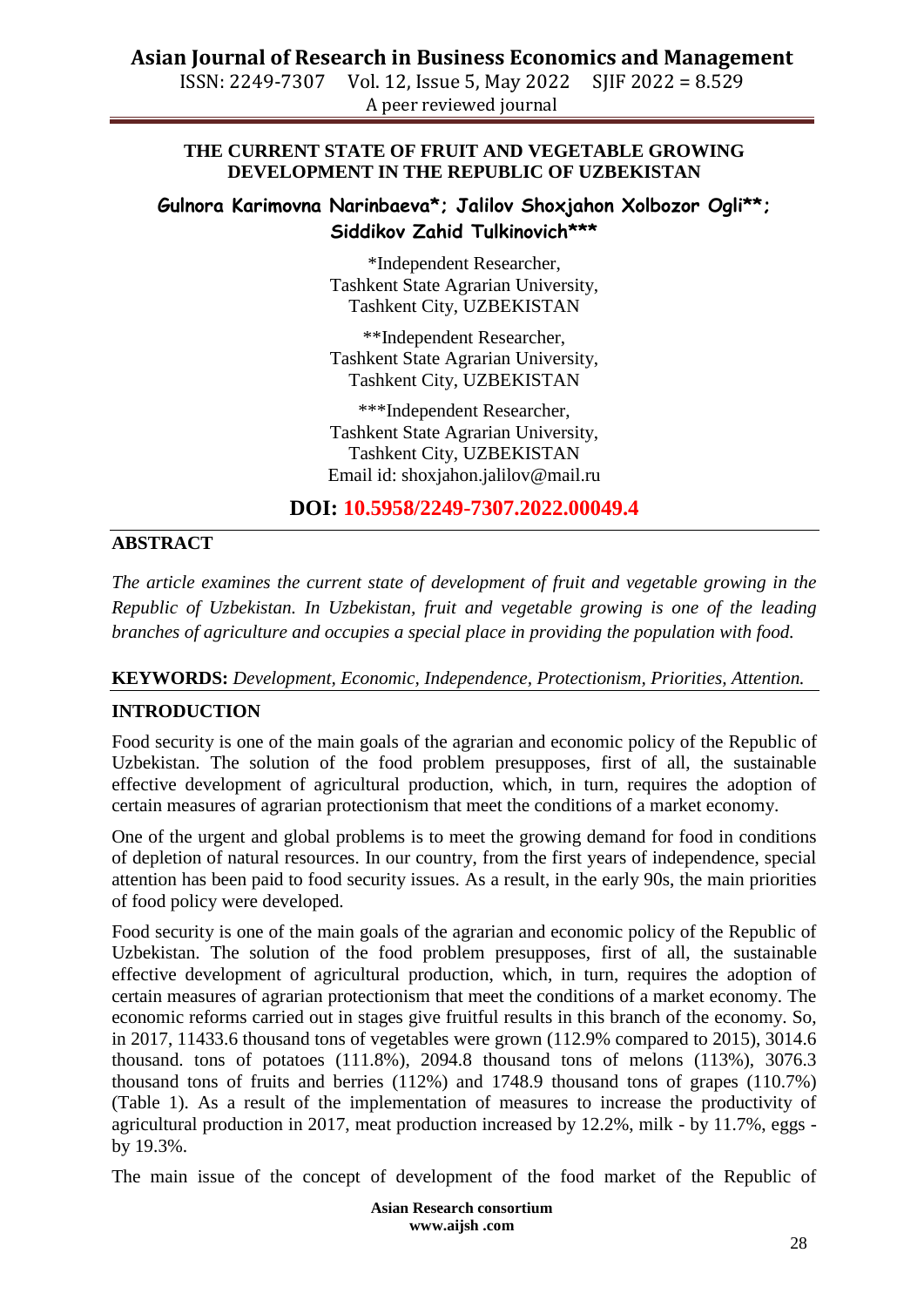ISSN: 2249-7307 Vol. 12, Issue 5, May 2022 SJIF 2022 = 8.529 A peer reviewed journal

Uzbekistan is the economic mechanism of functioning of its constituent segments, among which the market of fruit and vegetable products plays an important role.

To ensure the accelerated and effective development of fruit and vegetable growing, expansion of production of high-quality and competitive finished products, its further promotion to major foreign markets, as well as the consistent implementation of the tasks defined by the Action Strategy for the five priority areas of development of the Republic of Uzbekistan in 2017 - On March 29, 2018, the Presidential Decree "On additional measures to accelerate the development of fruit and vegetable growing in the Republic of Uzbekistan" was adopted, which serves as an important guide to action in increasing the cultivation of fruit and vegetable products and grapes, the creation of specialized processing small enterprises on the ground, in particular, in remote areas.

# **2. LITERATURE REVIEW:**

A number of scientific works by Andreychuk V.G., M.K. Bazarov, Burobkin I.N., Vasilenko Yu., Gryadova S.I., Zelepukhina A., Zinchenko A.P., Kuznetsova V.I., Nikiforova P.V., Pastukhova A.K. are devoted to the study of the issues of assessing the size and efficiency of using the production potential of agriculture and, in particular, animal husbandry., Sayfulina P.C., Svobodina V.A., Sergeeva S.S., Surkova I.M., Chebotareva A.A., Shaikina V.V., Sheremet A.D., Shuklinoy Z.N., Khamrokulov R.H., Yusupov Yu. B., Khakimov R, etc.

# **3. MATERIALS AND METHODS:**

The economic reforms proposed by the President of the Republic of Uzbekistan and carried out in stages give fruitful results in this sector of the economy, where the Uzbek model of reforms serves as a political and economic basis for the formation of market relations and the consistent development of the economy. So, in 2020, 10215.1 thousand tons of vegetables (114% compared to 2019), 3089.7 thousand tons of potatoes (106.0%), 2068.7 thousand tons of melons (113%), 2752.7 thousand tons of fruits and berries (102%) and 1603.3 thousand tons of grapes (102%) were grown (Table 1). As a result of the implementation of measures to increase the productivity of agricultural production in 2020, the volume of meat production increased by 2%, milk - by 2.0%, eggs - by 4.0%.

The main issue of the concept of development of the food market of the Republic of Uzbekistan is the economic mechanism of functioning of its constituent segments, among which the market of fruit and vegetable products plays an important role.

The Republic of Uzbekistan has a rich raw material base and favorable soil and climatic conditions for the development of fruit and vegetable growing and viticulture, allowing to obtain abundant harvests of these crops. As you know, human health, duration and quality of life are inextricably linked with ensuring a healthy and balanced diet, the most important part of which should be vegetables and fruits. The most important thing in this case is the intake of substances such as essential amino acids, vitamins, minerals, trace elements, and others, which are contained exclusively in vegetables, fruits and grapes, and they cannot be replaced by any other products. Therefore, the state pays great attention to the development of vegetable growing, horticulture and viticulture in Uzbekistan.

Uzbekistan is implementing large-scale economic reforms aimed at ensuring food security, improving and improving the quality of food. One of the important tasks is to "increase the competitiveness and diversification of domestic food products, develop strategies and models for the development of the food industry based on the effective use of the available natural and economic resources of the regions."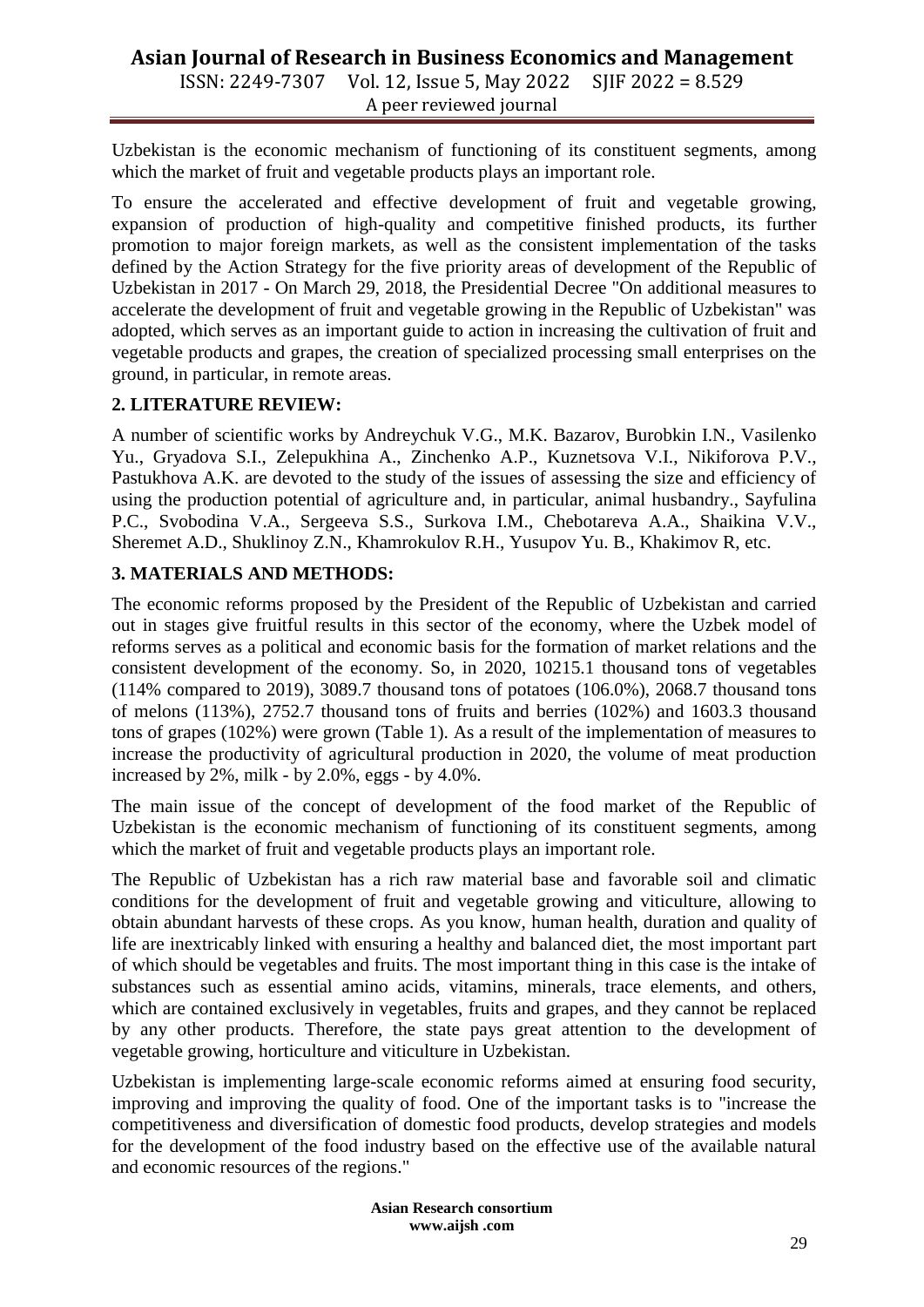ISSN: 2249-7307 Vol. 12, Issue 5, May 2022 SJIF 2022 = 8.529 A peer reviewed journal

Thanks to the attention paid to the sphere, the production volumes of vegetables, fruits and grapes are growing from year to year (Table 2). As can be seen from the table, the area under vegetables increased from 192.0 thousand hectares in 2016 to 220.0 thousand hectares in 2020, or by 11.1%. The growth of gross vegetable production is not only associated with an increase in the area, but also with an increase in yield. Such positive dynamics is observed in fruit crops and grapes. All this is due to an increase in the consumption of these products due to the growth of the population of the republic, as well as the implementation of an agrarian policy to reduce the areas allocated for cotton and allocate them for grain, fodder, fruit and vegetable crops, vineyards. Along with the optimization of acreage in the republic, much attention is paid to the development of research activities in the field of creating high-yielding varieties, the development of modern technologies for the cultivation of fruit and vegetable crops.

#### **TABLE 1 PRODUCTION OF THE MAIN TYPES OF AGRICULTURAL PRODUCTS IN THE REPUBLIC OF UZBEKISTAN (THOUSAND TONS)**

|                    |                            |         |                    | <b>Including:</b> |                                            |                    |                                                                  |         |                    |         |         |                    |
|--------------------|----------------------------|---------|--------------------|-------------------|--------------------------------------------|--------------------|------------------------------------------------------------------|---------|--------------------|---------|---------|--------------------|
|                    | All categories of<br>farms |         | Farms              |                   | Dehkan and<br>personal<br>subsidiary farms |                    | <b>Organizations</b><br>engaged in<br>agricultural<br>activities |         |                    |         |         |                    |
|                    | 2019 y.                    | 2020 y. | rates, %<br>Growth | 2019 y.           | 2020 y.                                    | rates, %<br>Growth | 2019 y.                                                          | 2020 y. | rates, %<br>Growth | 2019 y. | 2020 y. | rates, %<br>Growth |
| Cereals            | 6535,5                     | 7437,8  | 114                | 5155,9            | 6257,5                                     | 121                | 1216,6                                                           | 879,8   | 72                 | 163,0   | 300,5   | 498                |
| including<br>wheat | 5410,8                     | 6093,5  | 113                | 4602,0            | 5398,4                                     | 117                | 704,8                                                            | 468,3   | 99                 | 104,0   | 226,8   | 218                |
|                    | 2911,9                     | 3089,7  | 106                | 411,6             | 499,8                                      | 123                | 2464,3                                                           | 2539,8  | 103                | 36,0    | 50,1    | 139                |
| Vegetables Potato  | 9760,3                     | 10215,1 | 114                | 2637,0            | 3179,7                                     | 121                | 7006,3                                                           | 6815,4  | 50                 | 117,0   | 220,0   | 188                |
| Melons             | 1837,0                     | 2068,7  | 113                | 673,6             | 884,6                                      | 131                | 1147,6                                                           | 1153,7  | 101                | 15,8    | 30,4    | 192                |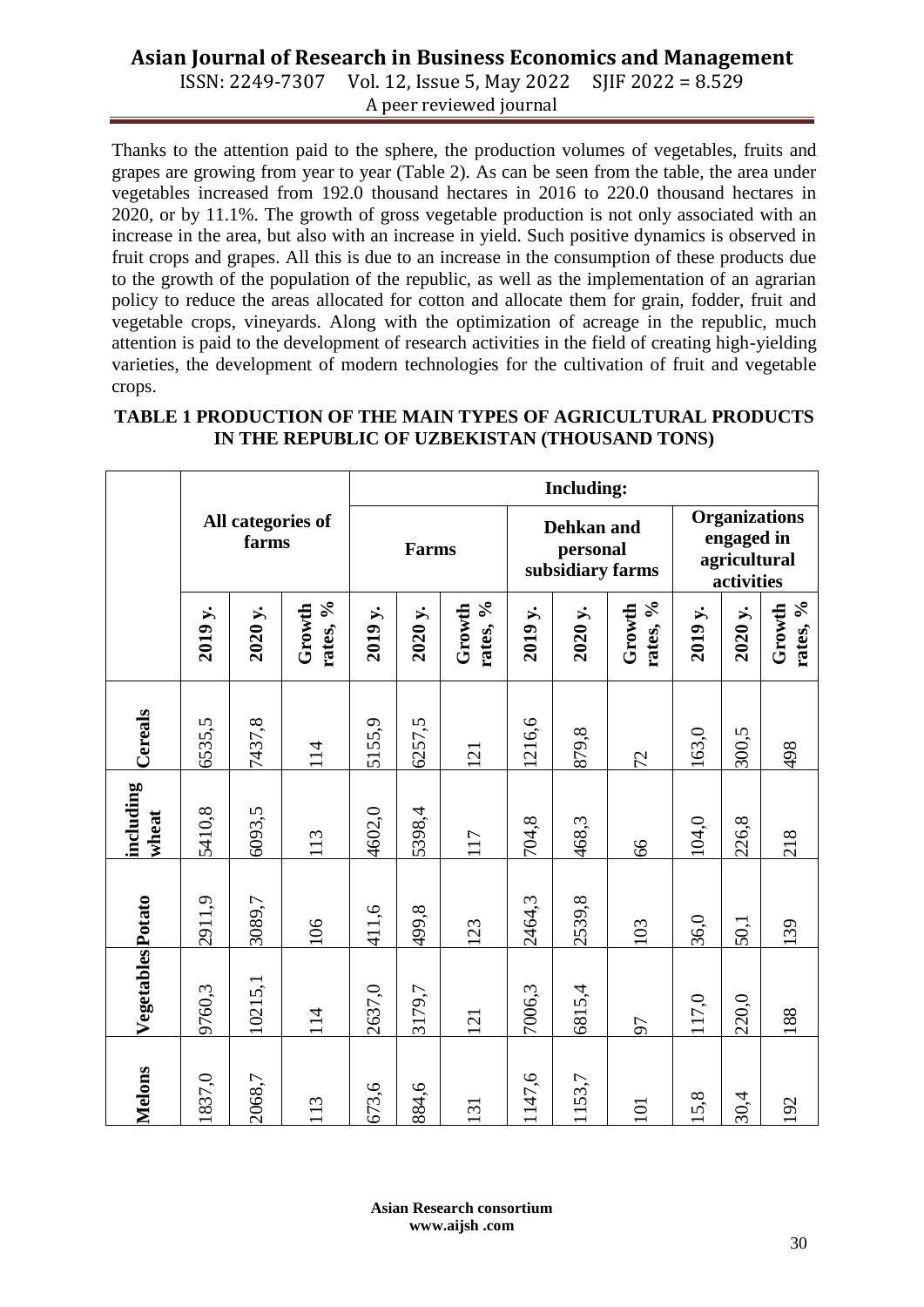| ISSN: 2249-7307 Vol. 12, Issue 5, May 2022 SJIF 2022 = 8.529 |  |
|--------------------------------------------------------------|--|
| A peer reviewed journal                                      |  |

| million<br>pieces<br>Eggs, | Milk    | weight)<br>Meat | (livecrape) | and<br>berries<br>Fruits |
|----------------------------|---------|-----------------|-------------|--------------------------|
| 7459,3                     | 10466,4 | 2430,5          | 1589,8      | 2706,2                   |
| 7771,2                     | 10714,3 | 2473,6          | 1603,3      | 2752,7                   |
| 104                        | 102     | 102             | 101         | 102                      |
| 1079,5                     | 397,3   | 109,5           | 692,0       | 1037,0                   |
| 1142,8                     | 462,0   | 125,7           | 683,7       | 1072,6                   |
| 106                        | 116     | 115             | 99          | 103                      |
| 4335,1                     | 9995,8  | 2236,5          | 868,8       | 1619,5                   |
| 4491,6                     | 10156,5 | 2230,9          | 887,0       | 1603,2                   |
| 104                        | 102     | 99              | 102         | 99                       |
| 2044,7                     | 73,3    | 84,5            | 29,0        | 49,7                     |
| 2136,8                     | 95,8    | 117,0           | 32,6        | 76,9                     |
| 104                        | 126     | 138             | 112         | 155                      |

Source: State Statistics Committee of the Republic of Uzbekistan.

#### **TABLE 2 DYNAMICS OF INDICATORS OF DEVELOPMENT OF VEGETABLE GROWING, HORTICULTURE AND VITICULTURE IN THE REPUBLIC OF UZBEKISTAN**

|                                   | <b>Years</b> |                |         |        |         |  |  |  |
|-----------------------------------|--------------|----------------|---------|--------|---------|--|--|--|
|                                   | 2016         | 2017           | 2018    | 2019   | 2020    |  |  |  |
| <b>Acreage, thousand hectares</b> |              |                |         |        |         |  |  |  |
| Vegetables                        | 192,0        | 206,0          | 189,7   | 219,0  | 220,0   |  |  |  |
| Fruit and berry plantations       | 261,9        | 279,6          | 271,6   | 319,2  | 336,6   |  |  |  |
| including at the fruiting age     | 214,6        | 226,2          | 221,0   | 222,5  | 232,2   |  |  |  |
| Grape plantations                 | 128,9        | 131,2          | 114,5   | 113,3  | 120,2   |  |  |  |
| including at the fruiting age     | 119,4        | 122,0<br>103,6 |         | 100,9  | 104,5   |  |  |  |
| Gross harvest, thousand tons      |              |                |         |        |         |  |  |  |
| Vegetables                        | 9286,7       | 10184,0        | 10219,9 | 970,36 | 10215,1 |  |  |  |
| Fruits and berries                | 2490,6       | 2612.9         | 2614,9  | ,22706 | 2752,7  |  |  |  |
| Grape                             | 1441,2       | 1613,1         | 1625,5  | 1588,8 | 1603,3  |  |  |  |
| Fruit yield, c/ha                 |              |                |         |        |         |  |  |  |
| Vegetables                        | 268,3        | 271,1          | 253,6   | 237,1  | 235,6   |  |  |  |
| Fruits and berries                | 116,0        | 134,5          | 118,3   | 121,6  | 118,5   |  |  |  |
| Grape                             | 120,7        | 142,3          | 157,0   | 157.5  | 153,5   |  |  |  |

Source: State Statistics Committee of the Republic of Uzbekistan

Currently, there are 24,730 farms in Uzbekistan specialized in horticulture and viticulture with an average land plot size of 6.8 hectares. A total of 10139 farmers of this direction (about 41%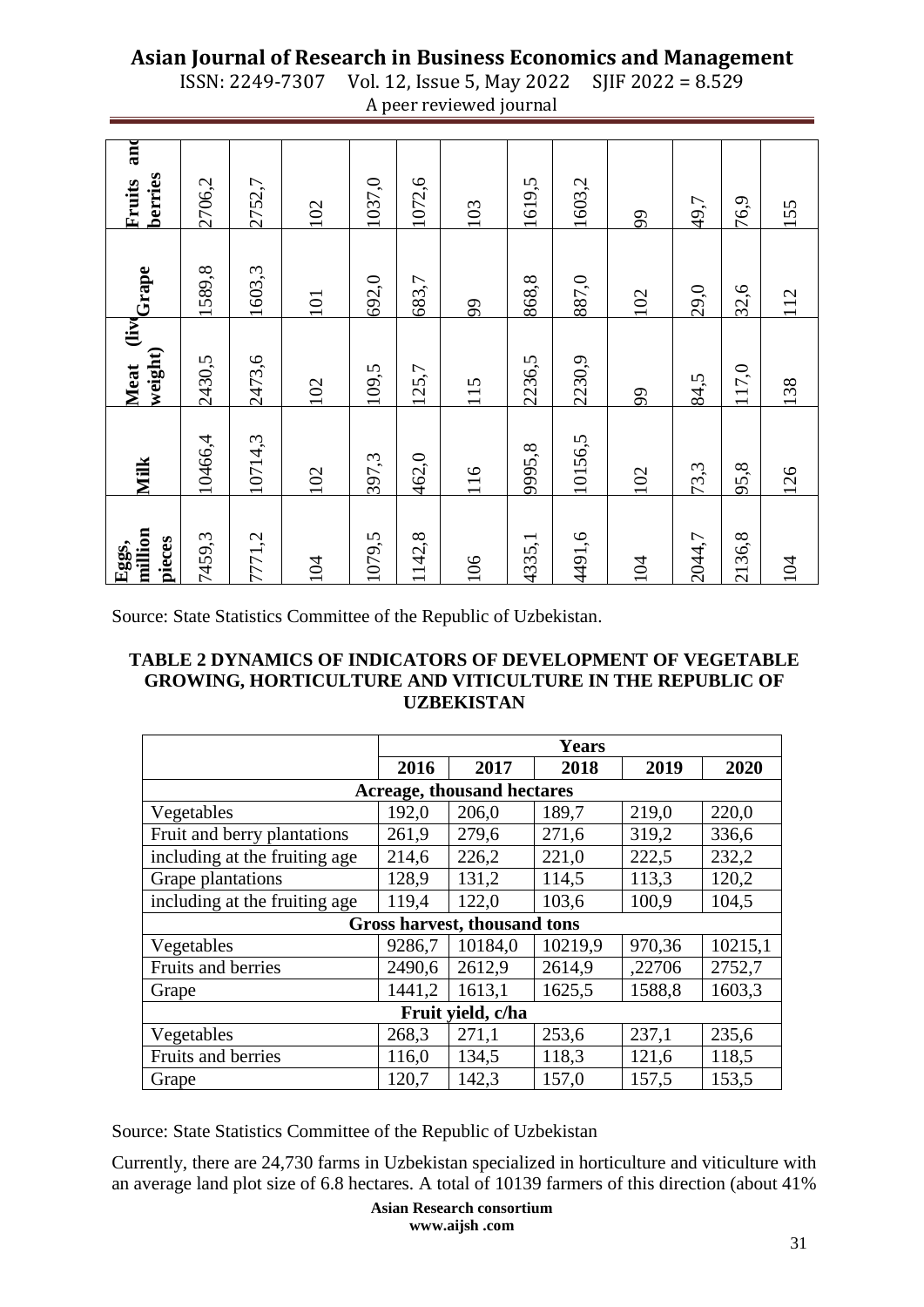### **Asian Journal of Research in Business Economics and Management** ISSN: 2249-7307 Vol. 12, Issue 5, May 2022 SJIF 2022 = 8.529 A peer reviewed journal

of the total number) work in the Ferghana (4647), Namangan (3049) and Andijan (2443) regions.

The top five in terms of production potential also includes the Tashkent region, where 3,437 farms specialize in horticulture and viticulture, and the Samarkand region - 2,522 farmers.

There are 3,655 vegetable-growing and melon-growing farms with an average land allotment size of 8.1 hectares in the republic.

The balance of power in this market looks like this: there are 726 farms in Kashkadarya region, 672 in Ferghana, 509 in Andijan, 428 in Samarkand, and 419 in Jizzakh. These regions account for more than 75% of farmers specializing in vegetable and melon growing.

Along with the optimization of acreage in the republic, work has been organized to accelerate the introduction of modern technologies and innovations of cultivation in the field of fruit and vegetable growing and viticulture, the creation of new orchards and vineyards, including on the basis of modern intensive technologies. For the period from 2014 to 2020, 44.0 thousand hectares of orchards and 30.0 thousand hectares of vineyards were created again. In addition, 76.4 thousand hectares of orchards and 37.8 thousand hectares of vineyards have been reconstructed, in other words, about 40% of orchards and 30% of vineyards have been renovated (Fig.1).

In order to increase the production of high-quality fruits and using advanced foreign experience, more than 13 thousand hectares of high-yielding dwarf and semi-dwarf intensive orchards have been created in the republic using modern irrigation technologies and agricultural cultivation techniques in fruit and vegetable growing and viticulture.



**Fig.1. Reconstruction and creation of new gardens in the Republic of Uzbekistan**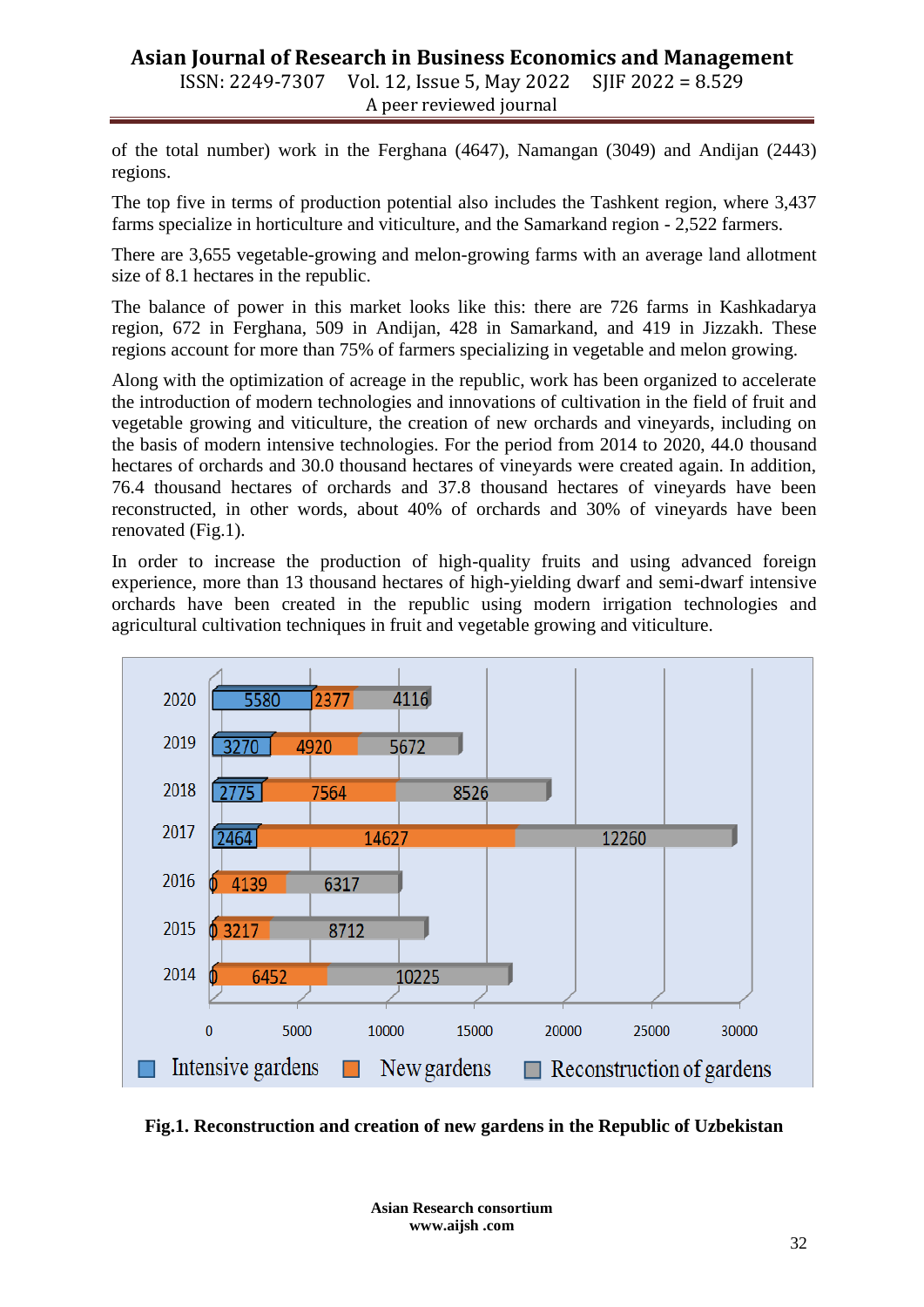



Source: data of the State Statistics Committee of the Republic of Uzbekistan.

#### **Fig.2. Reconstruction and creation of new vineyards in the Republic of Uzbekistan**

Due to the fact that the trunks of dwarf and semi-dwarf trees in intensive gardens are quite small, the light falls well on them and the air circulates freely, so that their fruits are of good quality and taste. Also, in such gardens, it is very convenient to process and harvest easily. In many cases, the harvest can be harvested without the help of a ladder. In this case, high labor efficiency is achieved, and the harvested crop is preserved well.

One of the promising directions for the development of the vegetable industry is the production of vegetables in closed ground (greenhouses). Greenhouse production is developing at a fairly high pace today for the year-round continuous supply of fresh vegetables and fruits to the population of the country. Over the past 5 years, 11.5 thousand greenhouses with a total area of 1.4 thousand hectares have been created locally, including more than 600 modern greenhouses on an area of 585 hectares, built using advanced technologies from European countries, Korea, Turkey, China, Israel, as well as 10.9 thousand lightweight greenhouses on an area of 1.5 thousand hectares.





Source: data of the Ministry of Agriculture of the Republic of Uzbekistan Fig. 3. Dynamics of the number of greenhouses and the land area under them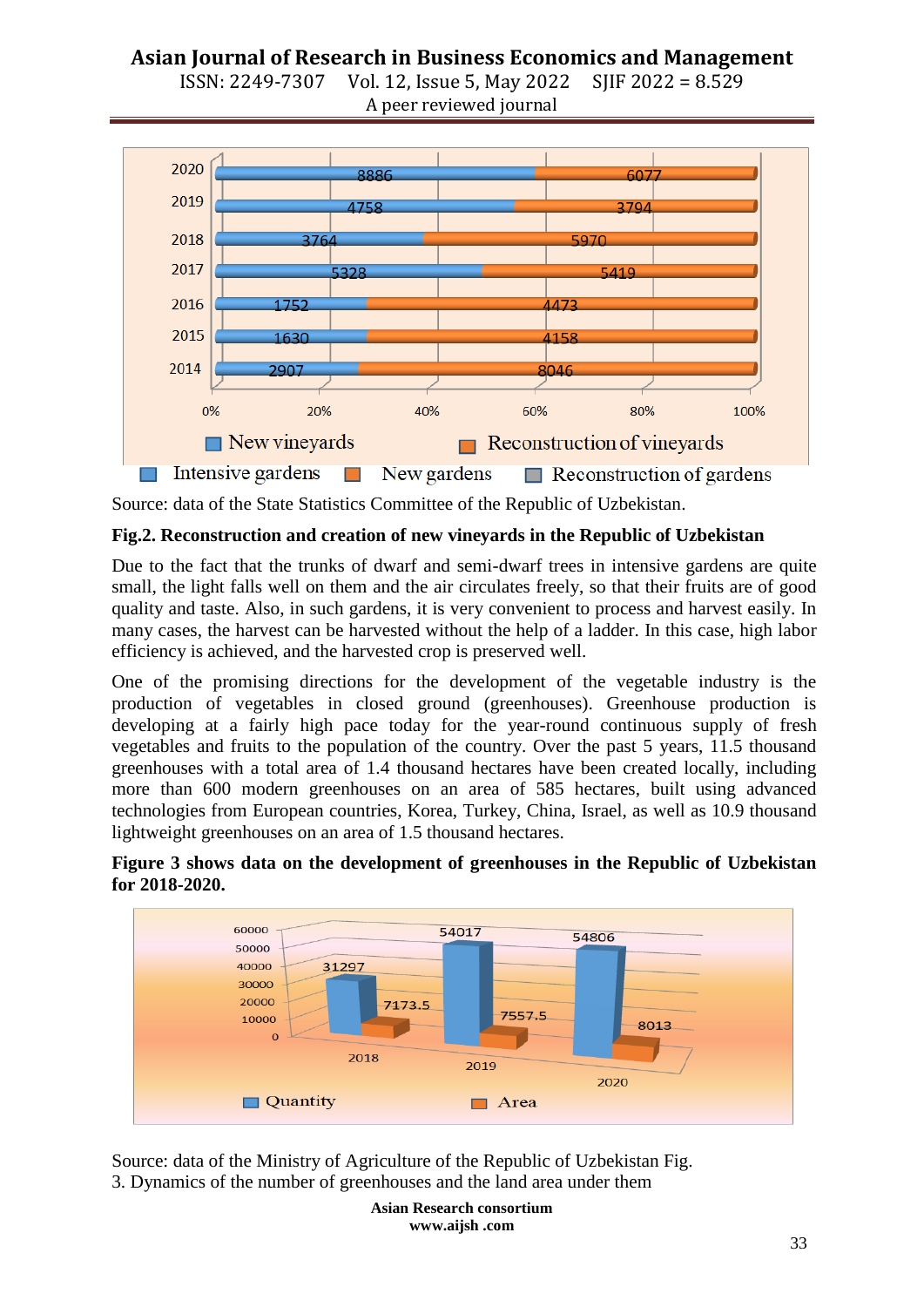ISSN: 2249-7307 Vol. 12, Issue 5, May 2022 SJIF 2022 = 8.529 A peer reviewed journal

According to the volume of production of vegetables, fruits and grapes, the number of processing enterprises and the volume of processed products are also increasing in the republic. So, in 2018, the volume of production of dried grapes amounted to 50 thousand tons, in 2019 - 56 thousand tons, and in 2020 63.5 thousand tons were produced. Over the past ten years, the export of fruit juices has increased 2–fold from 8.3 thousand tons to 18.3 thousand tons, and the cost has increased 6-fold from \$ 4 million to \$ 24 million. In 2020, the export of fruit juices was carried out by about 30 enterprises of the republic.

In Uzbekistan, the industry for processing fruits and vegetables and grapes is among the industries that have all the basic conditions for rapid growth. The presence of an agricultural processing industry capable of producing goods that are competitive in foreign markets is an important condition for the economic growth of countries where agriculture has a significant share in the gross domestic product. Also in our country, the processing of agricultural products is becoming an essential factor in the development of industry in rural areas, improving food security, increasing export potential, increasing incomes and employment of the population. In this regard, the Government of Uzbekistan is taking concrete measures to further develop food industry enterprises processing agricultural products.

All processing enterprises are undergoing modernization, updating lines and equipping with modern equipment, increasing existing capacities. Over the past three years, more than 540 new enterprises have been put into operation, the production of more than 152 new types of products has been mastered. During the past year, 7 new processing enterprises were introduced, and by 2024 the number of new processing enterprises should increase by another 12.

The increase in crop yields and the accelerated development of processing industries in rural areas contribute not only to the saturation of the domestic market, but also to the growth of the export potential of the agricultural sector.

# **4. CONCLUSION:**

Thus, the climatic conditions of Uzbekistan allow us to grow fresh fruits, vegetables and berries in large quantities and a wide assortment. On this basis, the agricultural processing industry is developing in the country, which includes enterprises for the production of canned fruits and vegetables, vegetable and fruit juices, wine and vodka products, soft drinks, fruit and vegetable purees, pastes and syrups, dried and frozen fruits and vegetables. According to some of these items (tomato paste, dried fruits and dried vegetables) Uzbekistan is one of the world's largest producers.

In the conditions of modernization of the national economy, the production of fruits and vegetables is one of the main directions of agriculture in Uzbekistan.

The development of the fruit and vegetable industry has a direct impact on the level of food security of the population, increasing the income of rural families, increasing employment in rural areas, developing the processing industry and increasing export potential.

#### **REFERENCES:**

- **1.** Zolotarev A. A., Ovchinnikova E. A. Factors of increasing the efficiency of intensification in crop production Agricultural science. - 2008. - No. 12. - p. 2-3.
- **2.** Ivanov Yu.N. "Economic statistics". Moscow, 2010.
- **3.** Kovalenko N.Ya., Agirbov Yu.I., Serova N.A. et al. Economics of agriculture / Textbook - M; YURKNIGA, 2009.